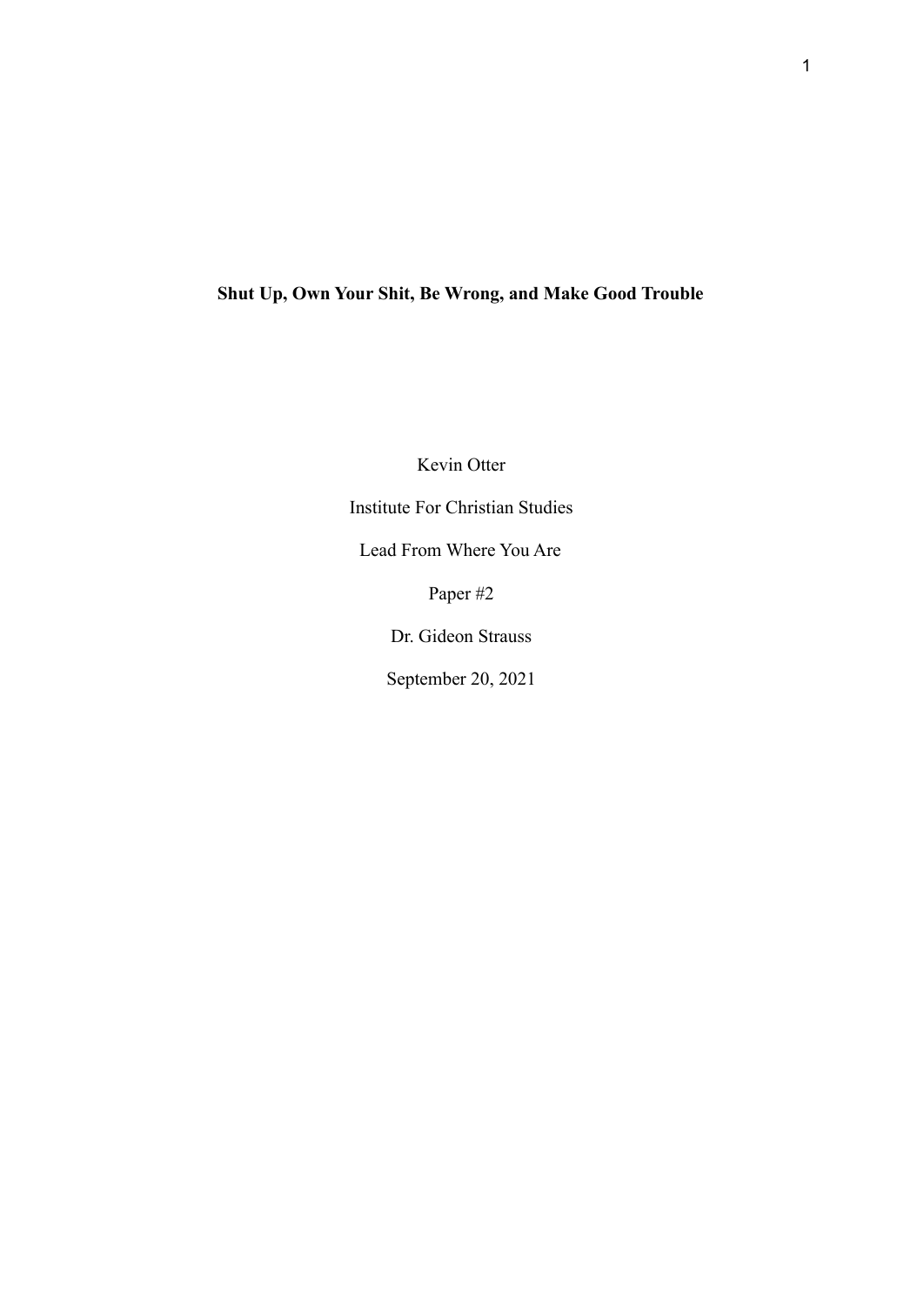*I was in grade seven. Days earlier I had been forced to sit inside for however many recesses it took to copy out Ephesians 4:17-5:20 because I said "shit," out loud, in class, at a Christian school. I was still furious. Shit had never been a swear word in my home, it was, I had been raised to understand, 'simply a fact of life.' The reason I had yet to complete the mere 35 verses was because I had been doing some extracurricular research instead. The bible I had been given to perform this task had been yanked, without a second glance, from the library shelf by my diminutive, indignant teacher and slammed, with all the aplomb of an atom bomb, in front of me. She was far more concerned with the theatrics of the moment, choosing the thickest and most daunting binding she could reasonably handle, than the study and vocabulary contents of the book itself. She glared at me, her righteous fury offset by our horizontal eyeline, despite the fact that I was sitting, and chirped her desire for this experience to 'do me some good' before turning on her heel and storming out. Had it ever! After finding the prooftext she'd hoped would set me straight, I slid my paper in to hold the spot and began to flip through the rest of the book. Gleefully finding a dictionary at the back, I did what every 12 year old troublemaker does and looked for swear words. However, this troublemaker was out for what he considered 'good trouble.' If I could find the offensive term that had landed me in this mind-numbing and tortuous position, I would have a prooftext of my own to justify my vocabulary. I can't remember how I did it, but in my procrastination/research I discovered that in Phillippains 3:8 Paul uses the greek word* σκύβαλα*, meaning 'dung,'or shit. Not only that, the Old Testament prophets, notably Isaiah and Jeremiah, called idols,* ליםִ וּלּגִּ *, meaning 'dung pellets' or pieces of shit. I was elated. Rather than announcing my innocence forthwith, I decided to wallow in my own brilliance and wait for an opportune moment. Fortune must favour both the bold and the just because the opportunity soon presented itself. Sitting in the fourth row, dreading another tedious turn*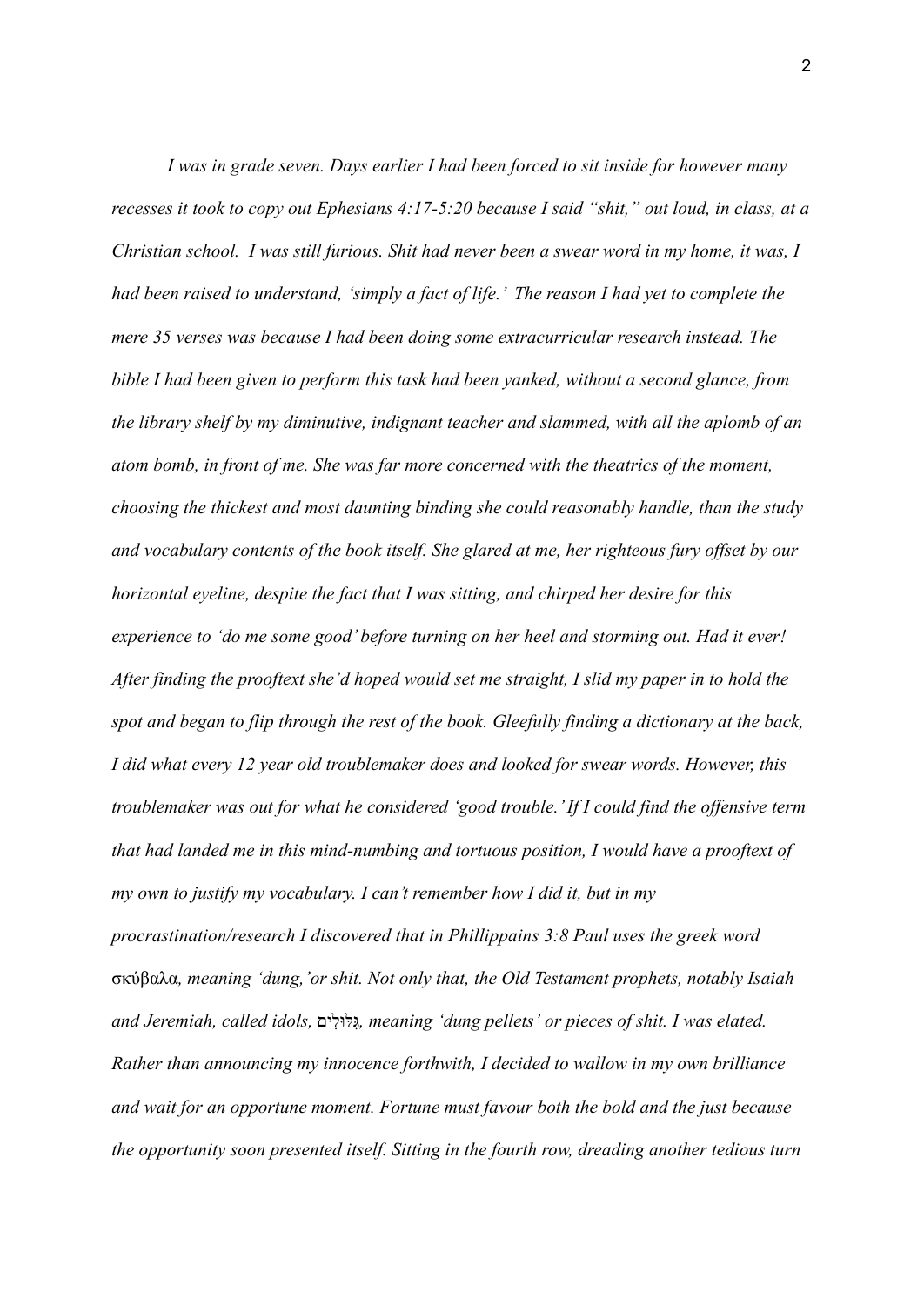*at transcription, I looked from the stagnant clock to the chalkboard just in time to see my teacher turn to face us. In doing so, her elbow brushed her desk and a cascade of books and papers tumbled to the floor. "Crap," she exclaimed in frustration under her breath and dipped the minimal distance to the floor to retrieve them. I seized the moment, stood up, and demanded, "Why can you say 'crap' but I can't say 'shit' even though it's in the Bible?!" Her eyes, already enlarged by her oversized frames, popped like a cartoon owl. Later, sitting in the passenger seat of our red Pontiac dustbuster, looking out the window at the cars and people who go contentedly about their day while children are being indoctrinated, I heard, more than listened to my mother's exasperated response to my self-righteous rantings. "Kevin, own your shit! Just because you're right doesn't always mean* you're right! *Sometimes it's just better to shut up and stay out of trouble, that way you can say what you know when people actually want to listen to you!"*

As much as I was reluctant to admit that my approach to long-term professional development as a reflective leadership practitioner can all be related to an event that happened to me when I was a tweenager, I wouldn't be modelling vulnerable, honest risk-taking if I resisted. If I am to be bold and humble enough to call myself a leader, I should do so in the way that makes the most sense to me. Good leaders are those who can mobilize others. Successful leaders mobilize others towards creating something that is "inclusive … moral … constructive … [and] substantial" [\(Williams,](https://www.zotero.org/google-docs/?h9W0js) 2005, p. 7). Great leaders cultivate that creative potential by making it mean something beyond the task at hand that can reshape "the horizons of the possible" for those who will follow that creative calling [\(Crouch, 2008, p.](https://www.zotero.org/google-docs/?7TZaD3) [28\).](https://www.zotero.org/google-docs/?7TZaD3) Throughout my life I have exercised both my relational and positional authority in order to mobilize others towards a creative, meaningful purpose. The results, especially in advocacy and education, have often been a blessing to participate in. However, "to lead is to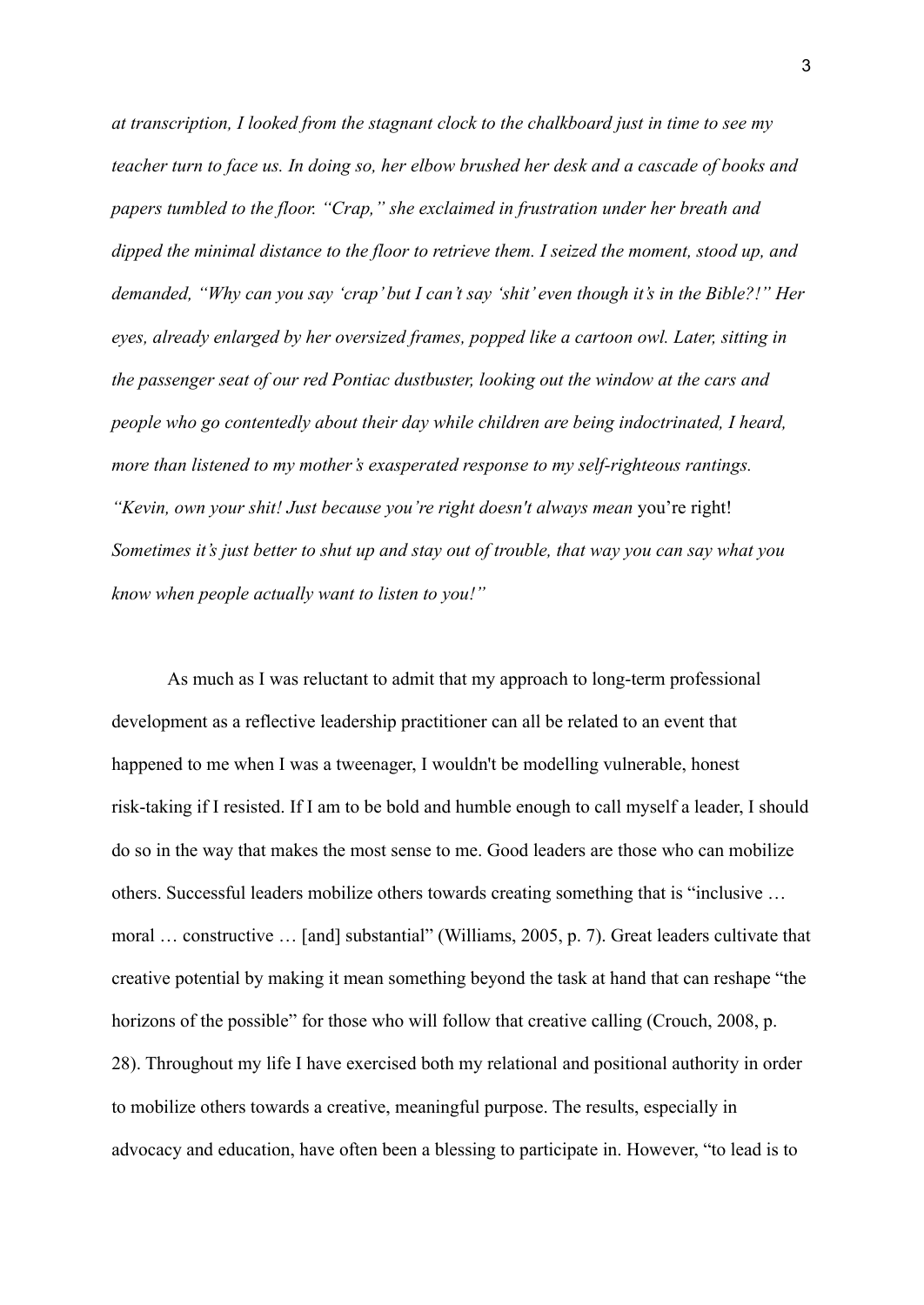live dangerously" [\(R. A. Heifetz & Linsky, 2002, p. 2\)](https://www.zotero.org/google-docs/?SW0nKG) and I have also suffered the consequences that trying to change the world can bring. Owning my shit, learning to shut up, admitting that I can be wrong (even when I think I'm right), and saving my energies for good trouble, rather than any opportunity for trouble at all, have been, and still remain, the core of many of those consequences. However, my continued growth in these areas has also led me to the most meaningful results.

If shit is, indeed, a fact of life, here is a big piece of mine: I have ADHD, a neurodevelopmental disorder with contradictory nomenclature that actually provides me with an excess of attention, often on things others do not value. The lack of neurotransmitters actually transmitting in my brain results in mood dysregulation and dopamine deficiencies. As well as a decreased ability to resist impulses, affect good judgement, retain sequences and lessons learned, avoid distractions, and, of course, pay attention to things I am not intrinsically invested in. Taken together, these traits would seemingly preclude me from being an effective learner, nevermind a leader of learners. However, as my grade seven teacher discovered, they simply mean that my learning and leadership skills are formed along different paths than the neuronormative. They also mean that to achieve proficiency in these areas, I need to be deliberate in how I approach tasks and react to changes. I am not shy about my disorder. I use it as an example of 'things we'd like the class to know' every year on the first day of school. Leading by example, "stepping up and doing something that feels unsafe and uncomfortable first" (Lencioni, 2012, p. 37), has created an amazing learning environment where my students eventually feel comfortable sharing their own vulnerabilities and learning needs. More examples are the deliberate use of a physical planner every day, trusting my tasks and duties to my pen, rather than my brain, and literally wearing my medication around my neck in a display of both its existence and effectiveness. This demonstrates how relying on, "Checklists and standard operating procedures," can make me,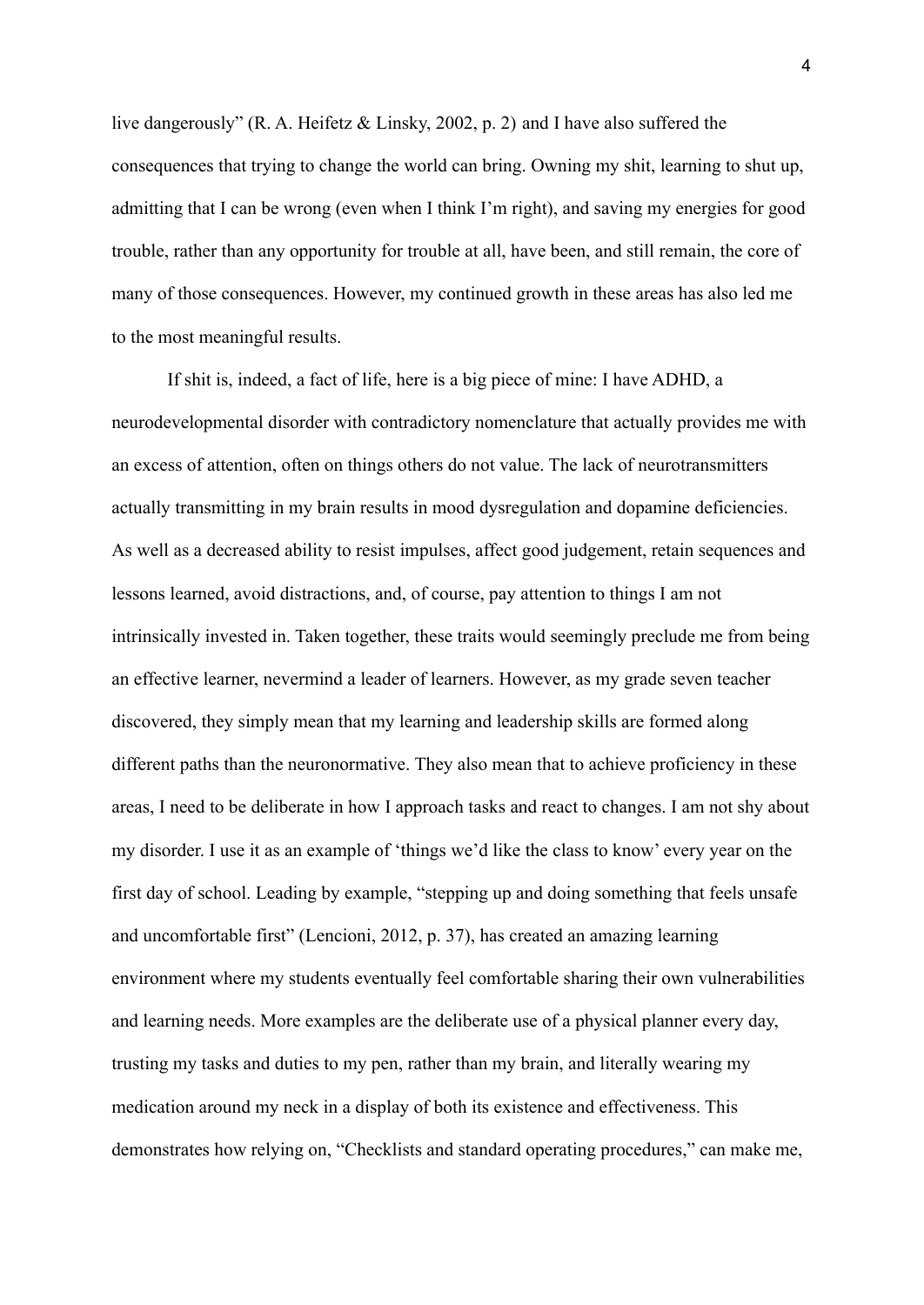"more effective," despite their seeming simplicity (Gawande, 2007, p. 12). Learning to be overtly vulnerable and open about my strengths and weaknesses has allowed me to, "build real trust," by "com[ing] clean about who [I am], warts and all" (Lencioni, 2012, p. 35).

Being open and honest, cultivating a comfort with vulnerability, and lacking the self-regulation that leads to the final fruit of the spirit can also mean I don't know when to shut my mouth. In minor cases this results in offronts to tact or decorum, however, it has also led down a spiral of unprofessionalism, criticism, gossip, fractured relationships, rigid thinking, and a stunted ability to see things as others do. The line between fruitful vulnerability and self-preservation becomes blurred. Being reactive and thinking primarily in polarizing or catastrophic terms can result in oversharing, igniting panic, and, ultimately, making matters worse. These postures, while protective in nature as I try to grapple with the potential losses of any move, ultimately bar me from seeing things from other perspectives and, when viewed in hindsight, are a desperate attempt to align others with only my point of view. "The essence of leadership lies in the capacity to deliver disturbing news and raise difficult questions" even towards oneself (R. A. Heifetz [& Linsky, 2002, p. 10\)](https://www.zotero.org/google-docs/?uuYYu8). As a leader, I need to be mindful of my triggers and how I respond to them. Constantly reminding myself that I can only control what I am responsible for, first and foremost my mouth, and work down the list from there. Rather than obsessing and sharing, I must work hard "to bear the risks only [I] can see, while continuing to exercise authority that everyone can see" [\(Crouch,](https://www.zotero.org/google-docs/?uDWoBa) [2016, p. 117\)](https://www.zotero.org/google-docs/?uDWoBa) so they do not become paralyzed by the fear of loss as they explore the frontier of possibility. Leaders "who balance the *community's* vulnerability with their own *representative* authority" can take suffering and transform it into hope [\(Crouch, 2016, pp.](https://www.zotero.org/google-docs/?FHXXQ4) [126–127\).](https://www.zotero.org/google-docs/?FHXXQ4)

Leading in a school is not only a huge societal responsibility, opening up young minds as gardens of growth and fostering it beyond the tilled soil, it is also a deeply personal and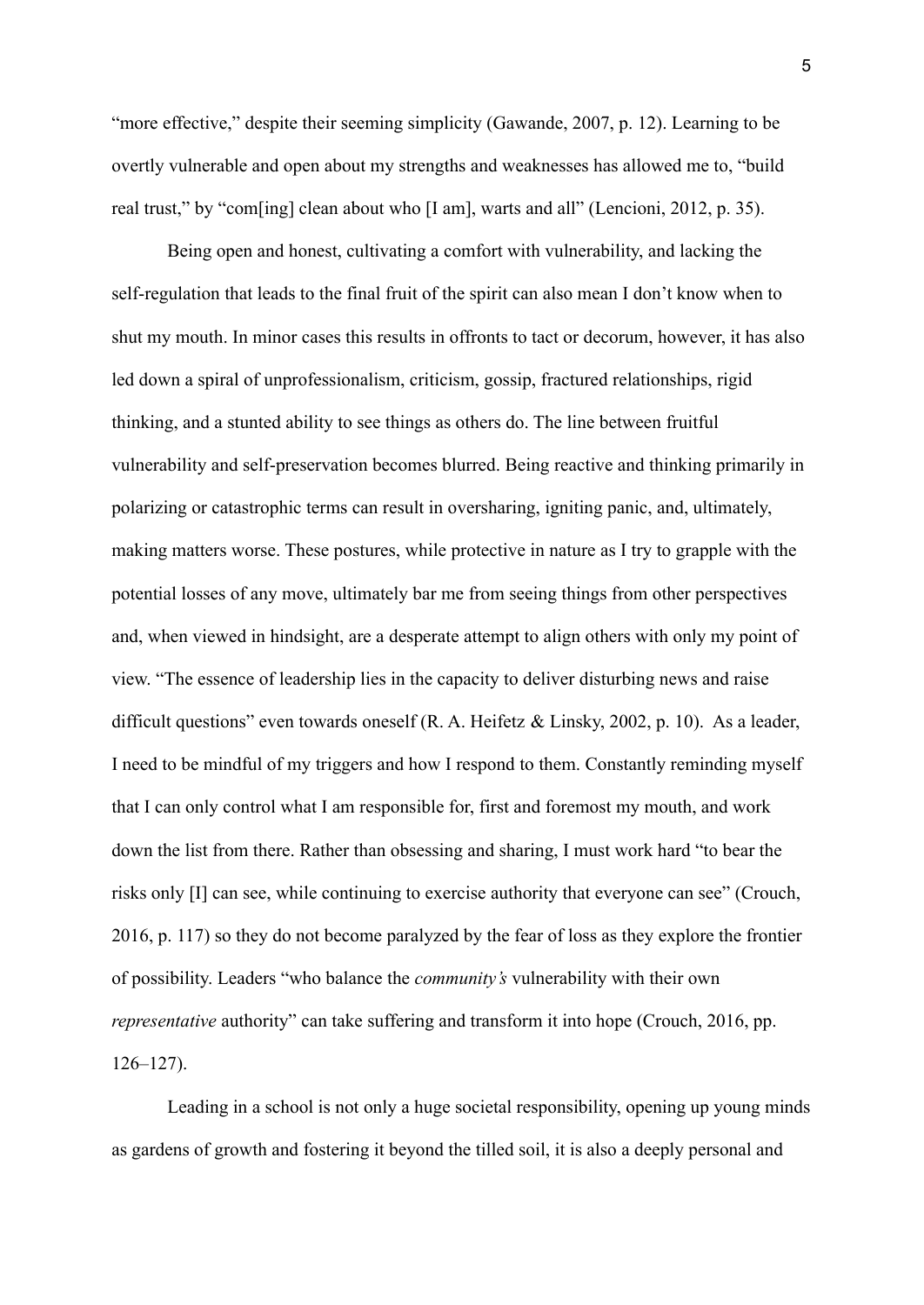spiritual one. Children are not just their parent's responsibility, they are also their legacy and treasure. When they enter into a school's sphere, they become a treasured part of that institution's responsibility and legacy as well. This can create beautiful partnerships as parents and teachers work together to foster flourishing through wisdom and independence. It can also lead to passionate conflicts when hopeful visions for a child's future follow divergent paths. As an experienced professional, I may have diagnoses and strategies that will enhance the engagement of my students to which their parents are resistant, or downright opposed. I may also have a method of curriculum delivery that, whether new or tried and true, parents are put off by because it was not part of their educational experience. While my role is to provide clear information so parents can make sense of my approaches and see the value in them, "[s]ensemaking is about contextual rationality" [\(Weick, 1996, p. 144\)](https://www.zotero.org/google-docs/?hqyNba) and if they ultimately cannot wrap their minds around it, despite my best efforts, I must learn to let it go. I have to be wrong, even when I'm right. Apologies are not foreign to me. Admitting I'm wrong when I'm wrong has made me more and more comfortable with the restorative practices that can keep shame from fracturing a sense of community. The vulnerability of admitting fault can actually provide opportunities for growth and stronger bonds and it keeps the focus of healthy conflict on the ideas, rather than the people. When my truths from my contexts make more sense to me than the one I'm faced to agree with, Heifetz et al. provide a framework for loosening my bonds to the stories I use to make sense of the world:

[O]nce constructed, those stories tend to be treated as facts, not assumptions. Part of the diagnostic work that needs to be done in minimizing missteps in exercising leadership is to make explicit, at least to yourself, the stories you are telling yourself, and then to treat them as assumptions that need to be tested, not as truths. [\(2009, p.](https://www.zotero.org/google-docs/?DyOO9u) [225\)](https://www.zotero.org/google-docs/?DyOO9u)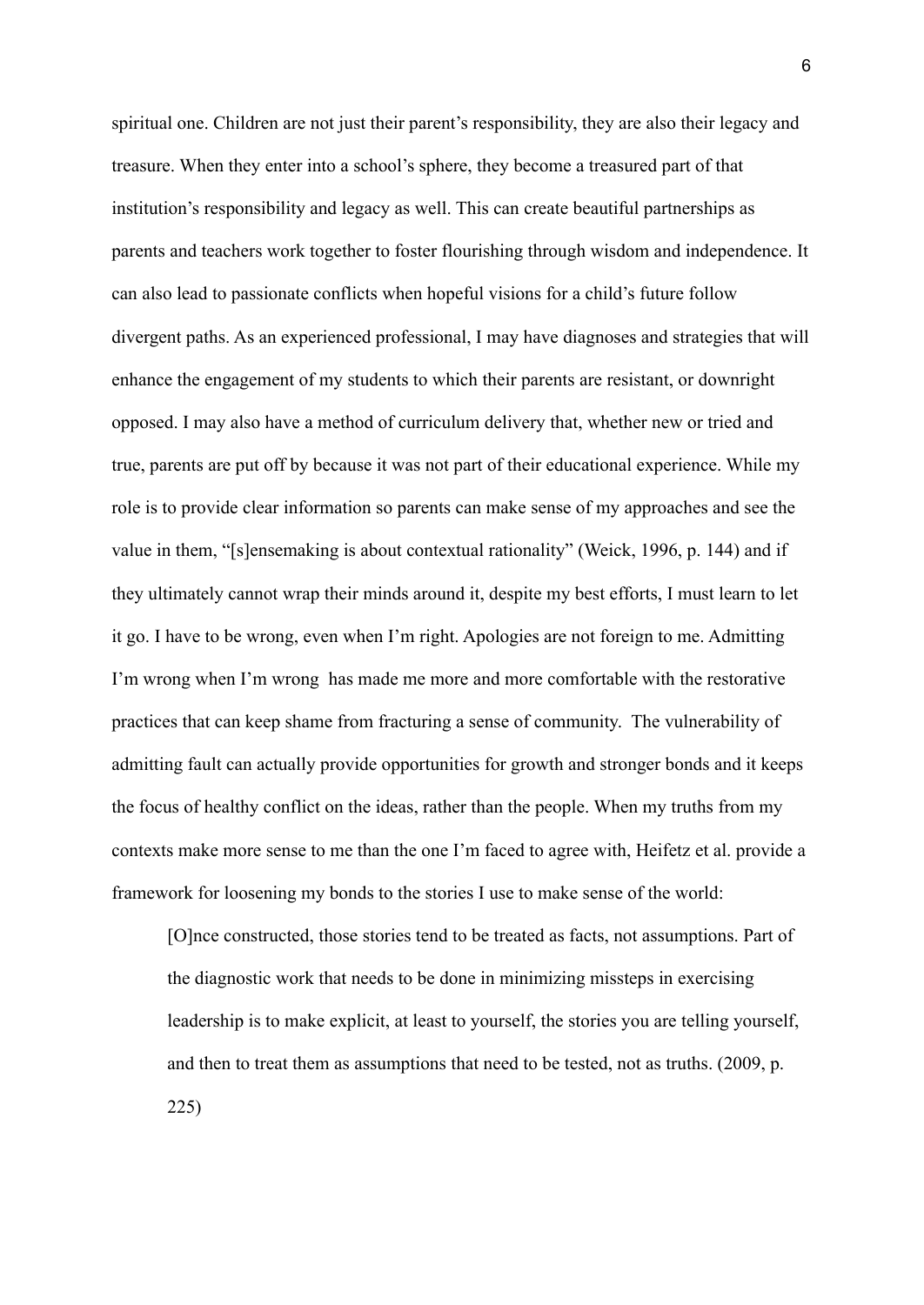Of course, this is much more difficult to bear when the ultimate outcome results in a lesser climax than the story I was hoping to tell. The hope here is that, as a leader, I can meet every challenge as an opportunity to explore possibilities, make connections, and share in a creative experience that is enriched by other perspectives, rather than threatened by them.

This approach also enables me to better discern the times when the hill I've chosen is the one I'm willing to die on. Leadership challenges should not be synonymous with trouble, but, as Congressman John Lewis said when commemorating the events in Selma on March 7, 1965, if you're going to get in trouble, "get in good trouble, necessary trouble" (University of Maryland Eastern Shore). There will always be times when the lines between right and wrong are clear. Most often, these are the times when perfect storms of varying conflicts converge. After sifting through the mess and making sense of it all, there will be times when I am compelled to move from authorized authority to informal, even radical, leadership [\(R. Heifetz](https://www.zotero.org/google-docs/?smq2D6) [et al., 2009, p. 25\)](https://www.zotero.org/google-docs/?smq2D6). In my experience, these are the times when I am being asked to step into the pain and oppression of others, to speak up when voices are silenced, and embrace potential loss as my personal cross. As a teacher, this is often in moments of advocacy for the marginalized, overlooked, or misunderstood, and requires opening up about my personal struggles or standing witness to those of others. Bearing this burden, accepting responsibility for my convictions, words, and actions, and trusting only in the redemptive example I teach about and have put my faith in is meaningful risk, "the most meaningful action, the life that really is life, the flourishing for which we were created" [\(Crouch, 2016, p. 172\).](https://www.zotero.org/google-docs/?vEsUUZ) As a leader, these moments are never to be used for personal advancement, but always to prop others up. Lift their heads above the crowd, so they can be seen, heard, and embraced as a meaningful part of their individual and collective stories. If I'm trampled in the process, so be it. In cultivating those who create new possibilities, I fully embrace the words of Jedi Master Yoda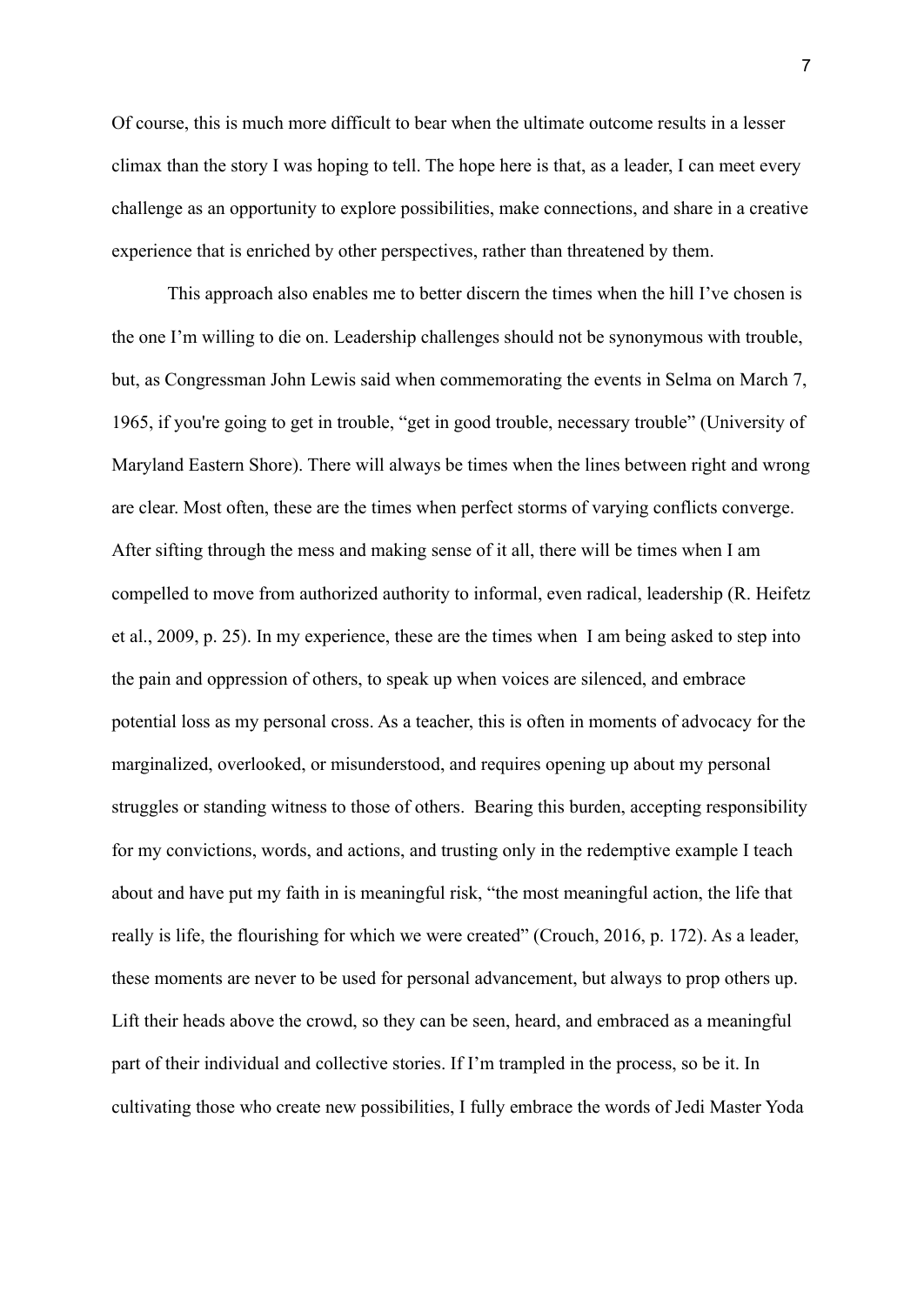"The greatest teacher, failure is… we are what they grow beyond. That is the true burden of all masters" (Johnson, 2017).

Had my grade seven self known what I have since learned, would I have lept at the opportunity to right a perceived injustice in the midst of my teacher's vulnerability? Even as someone who espouses the nonexistence of stupid questions, I would be forced to label that as such! Wisdom is not a collection of facts, but a life well-lived. That experience, and the results of other life choices, including thousands of daily microdecisions, have shaped me into the leader I am today and will continue to shape me into the leader I will become. The best leaders are "those who can learn themselves and help others learn how to make meaning" [\(Schall, 1995, p. 216\).](https://www.zotero.org/google-docs/?RIflNK) I have learned that my vulnerabilities, my "flaws, failures and limitations are in fact paths to true strength" [\(Crouch, 2016, p. 171\)](https://www.zotero.org/google-docs/?59Dxjx), and I will continue to happily and readily share my stories with the authority that I have gained along the way. In doing so, I hope to mobilize others, explicitly and through my example of being accountabe, embracing conflicting stories, looking after both myself and those I'm engaged in creativity with, practicing a growth mindset, being who I was created to be, and never forgetting that every human being I share my journey with is my beloved neighbour created to bear God's image and make sense of that vocation for themselves (even if they swear, or show you up, in class).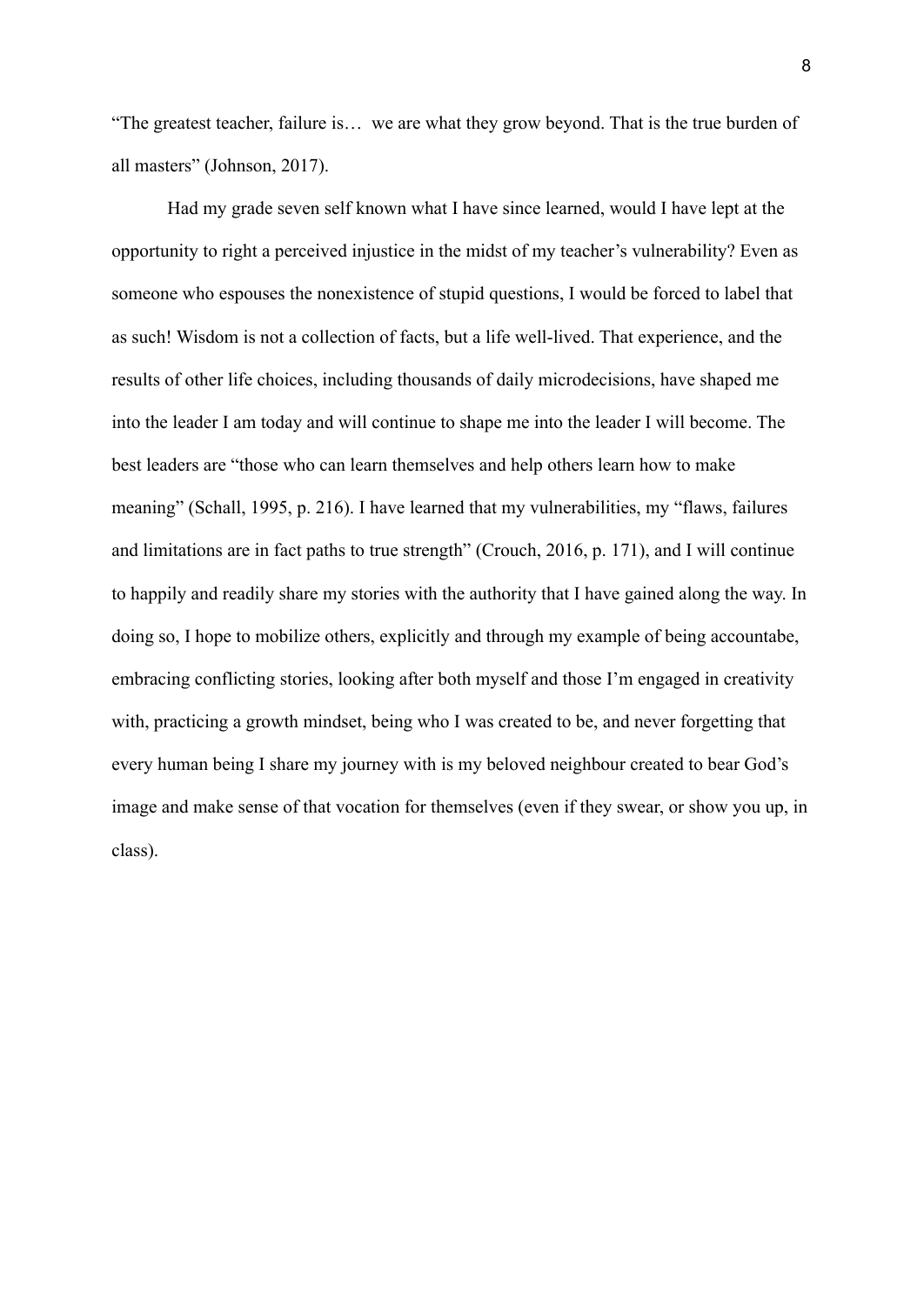## **Bibliography**

Crouch, A. (2008). *Culture making: Recovering our creative calling*. IVP Books.

- Crouch, A. (2016). *Strong and weak: Embracing a life of love, risk, & true flourishing*. InterVarsity Press.
- Dooyeweerd, H. (1958). The criteria of progressive and reactionary tendencies in history. In *Proceedings of the celebration of the 150th anniversary of the Royal Dutch Academy of Science, May 6-9, 1958*. Noord-Hollandse Uitgeversmaatschappij.
- Gawande, A. (2007). *The checklist*. The New Yorker.

<https://www.newyorker.com/magazine/2007/12/10/the-checklist>

- Heifetz, R. A., & Laurie, D. L. (2001). The work of leadership. *Harvard Business Review*, *79*(11), 131–141.
- Heifetz, R. A., & Linsky, M. (2002). A survival guide for leaders. *Harvard Business Review*, *80*(6), 65–152.
- Heifetz, R., Linsky, M., & Grashow, A. (2009). *The practice of adaptive leadership: Tools and tactics for changing your organization and the world*. Harvard Business Press.
- Johnson, R. (2017). *The Last Jedi*. Disney.
- Lencioni, P. (2012a). *The advantage model*. The Table Group[.](https://www.tablegroup.com/topics-and-resources/organizational-health/) <https://www.tablegroup.com/topics-and-resources/organizational-health/>
- Lencioni, P. (2012b). *The advantage: Why organizational health trumps everything else in business*. Jossey-Bass.
- Schall, E. (1995). Learning to love the swamp: Reshaping education for public service. *Journal of Policy Analysis and Management*, *14*(2), 202–220. <https://doi.org/10.2307/3325150>

Seerveld, C. (1996). Dooyeweerd's idea of 'historical development': Christian respect